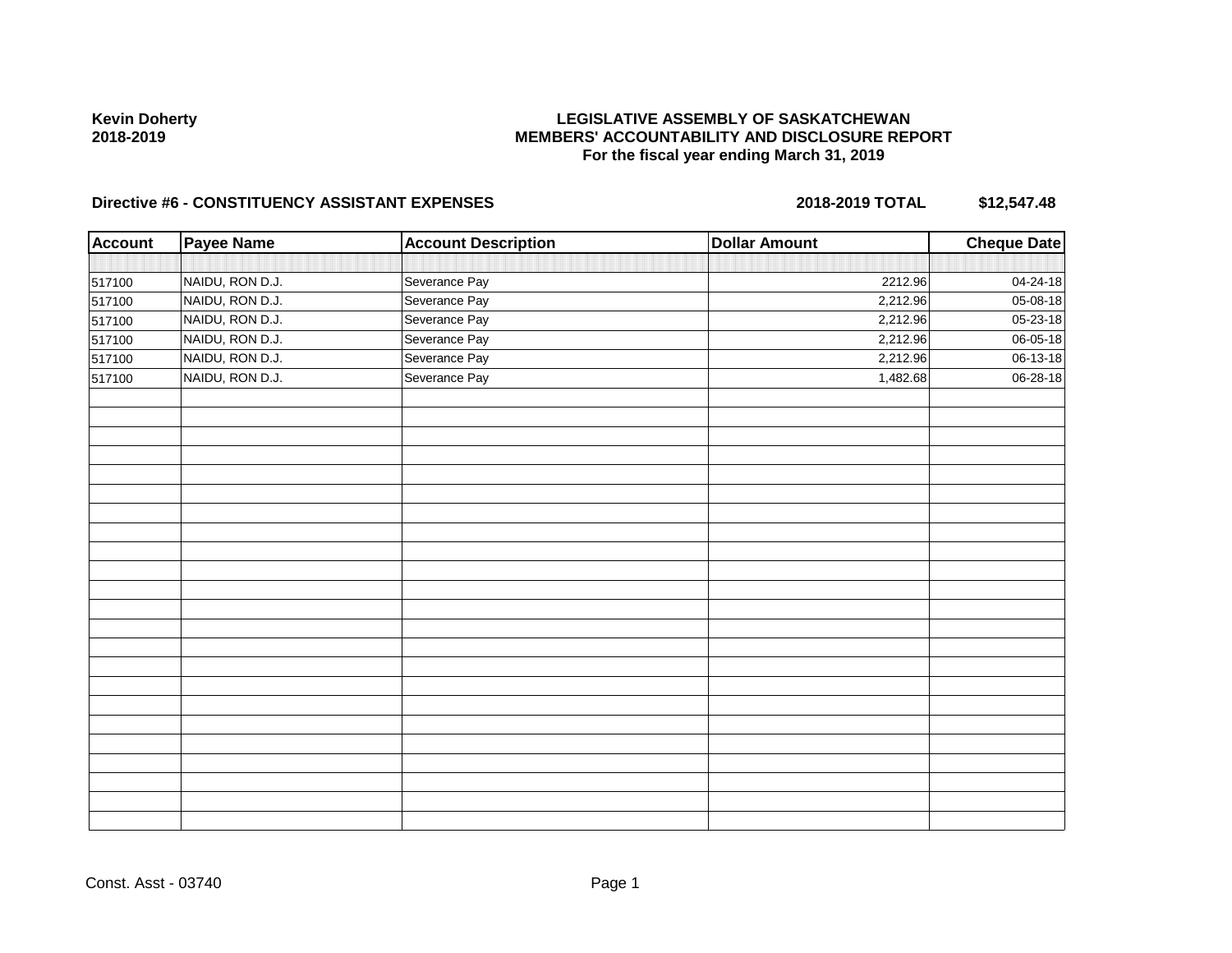#### **LEGISLATIVE ASSEMBLY OF SASKATCHEWAN MEMBERS' ACCOUNTABILITY AND DISCLOSURE REPORT For the fiscal year ending March 31, 2019**

| <b>Account</b> | Payee Name | <b>Account Description</b> | <b>Dollar Amount</b> | <b>Cheque Date</b> |
|----------------|------------|----------------------------|----------------------|--------------------|
|                |            |                            |                      |                    |
|                |            |                            |                      |                    |
|                |            |                            |                      |                    |
|                |            |                            |                      |                    |
|                |            |                            |                      |                    |
|                |            |                            |                      |                    |
|                |            |                            |                      |                    |
|                |            |                            |                      |                    |
|                |            |                            |                      |                    |
|                |            |                            |                      |                    |
|                |            |                            |                      |                    |
|                |            |                            |                      |                    |
|                |            |                            |                      |                    |
|                |            |                            |                      |                    |
|                |            |                            |                      |                    |
|                |            |                            |                      |                    |
|                |            |                            |                      |                    |
|                |            |                            |                      |                    |
|                |            |                            |                      |                    |
|                |            |                            |                      |                    |
|                |            |                            |                      |                    |
|                |            |                            |                      |                    |
|                |            |                            |                      |                    |
|                |            |                            |                      |                    |
|                |            |                            |                      |                    |
|                |            |                            |                      |                    |
|                |            |                            |                      |                    |
|                |            |                            |                      |                    |
|                |            |                            |                      |                    |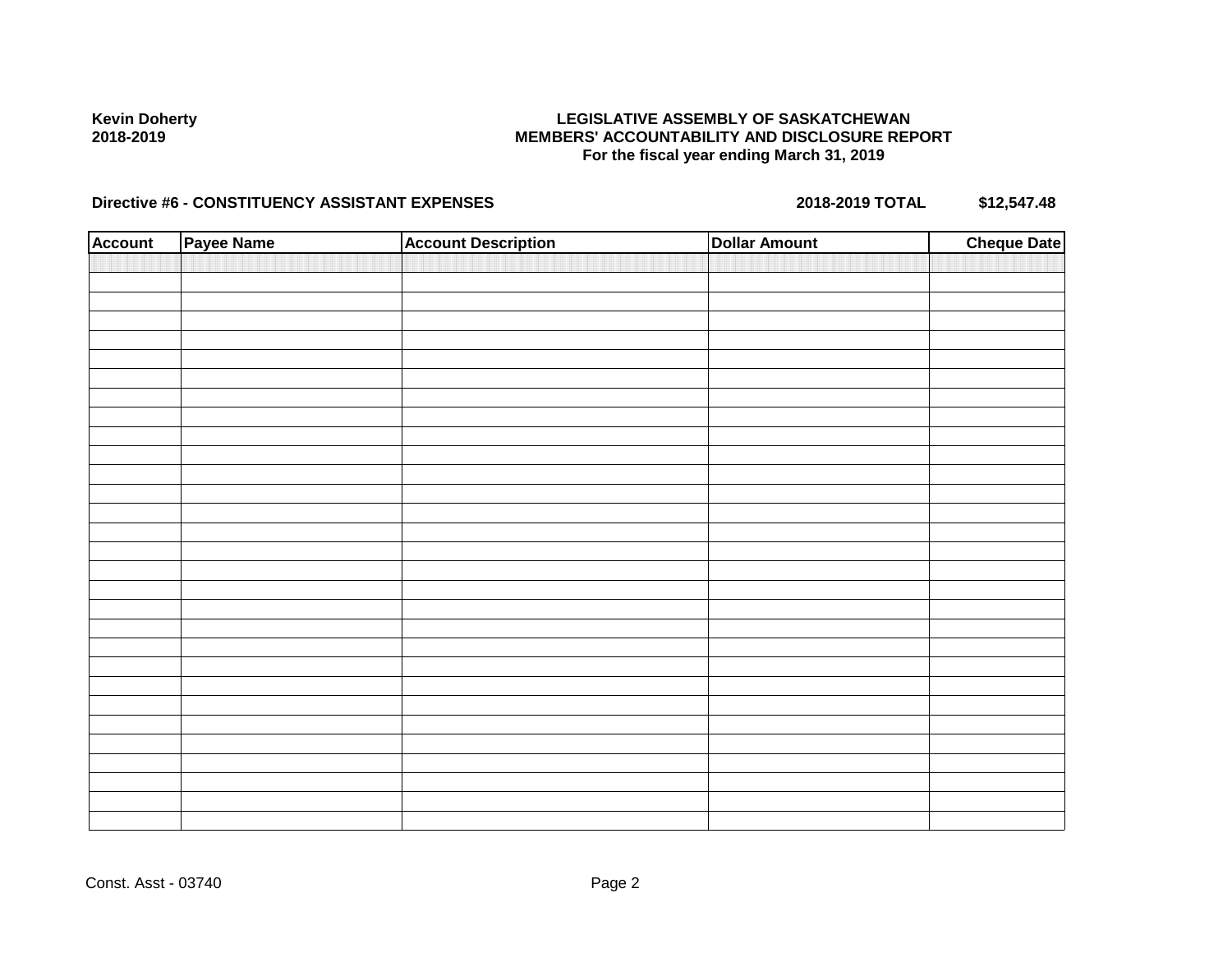#### **LEGISLATIVE ASSEMBLY OF SASKATCHEWAN MEMBERS' ACCOUNTABILITY AND DISCLOSURE REPORT For the fiscal year ending March 31, 2019**

| <b>Account</b> | Payee Name | <b>Account Description</b> | <b>Dollar Amount</b> | <b>Cheque Date</b> |
|----------------|------------|----------------------------|----------------------|--------------------|
|                |            |                            |                      |                    |
|                |            |                            |                      |                    |
|                |            |                            |                      |                    |
|                |            |                            |                      |                    |
|                |            |                            |                      |                    |
|                |            |                            |                      |                    |
|                |            |                            |                      |                    |
|                |            |                            |                      |                    |
|                |            |                            |                      |                    |
|                |            |                            |                      |                    |
|                |            |                            |                      |                    |
|                |            |                            |                      |                    |
|                |            |                            |                      |                    |
|                |            |                            |                      |                    |
|                |            |                            |                      |                    |
|                |            |                            |                      |                    |
|                |            |                            |                      |                    |
|                |            |                            |                      |                    |
|                |            |                            |                      |                    |
|                |            |                            |                      |                    |
|                |            |                            |                      |                    |
|                |            |                            |                      |                    |
|                |            |                            |                      |                    |
|                |            |                            |                      |                    |
|                |            |                            |                      |                    |
|                |            |                            |                      |                    |
|                |            |                            |                      |                    |
|                |            |                            |                      |                    |
|                |            |                            |                      |                    |